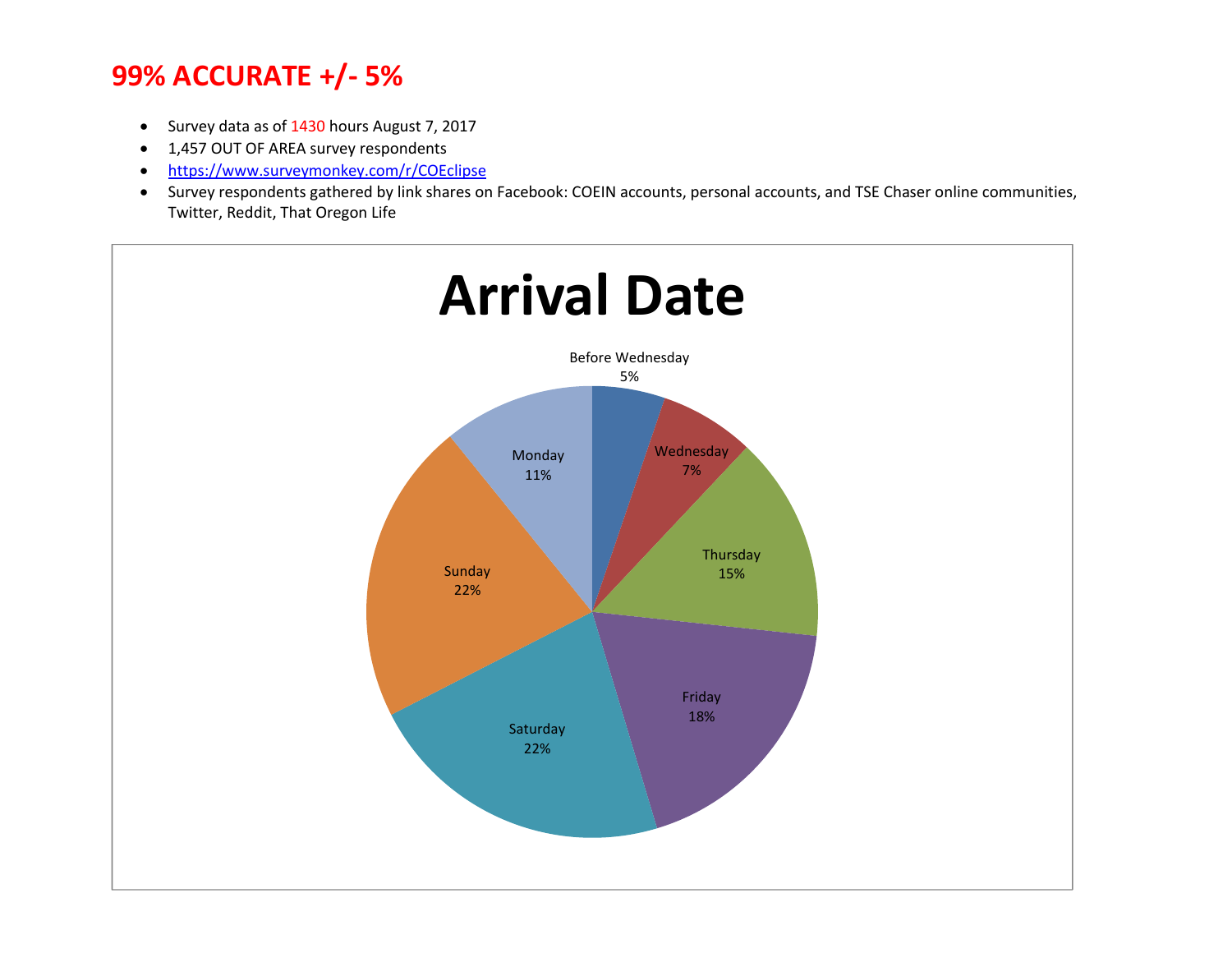- Survey data as of 1430 hours August 7, 2017
- 1,457 OUT OF AREA survey respondents
- https://www.surveymonkey.com/r/COEclipse
- Survey respondents gathered by link shares on Facebook: COEIN accounts, personal accounts, and TSE Chaser online communities, Twitter, Reddit, That Oregon Life

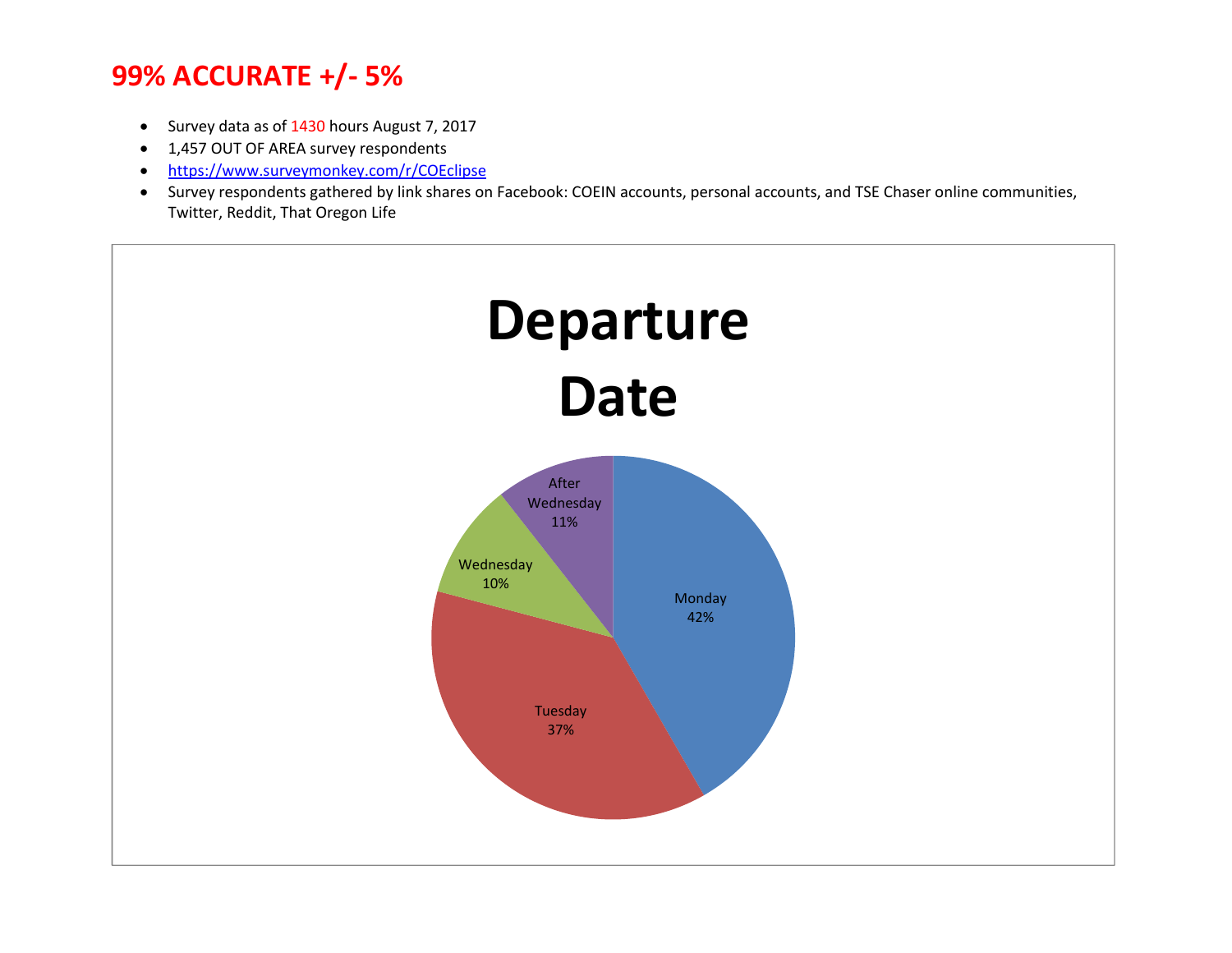- Survey data as of 1430 hours August 7, 2017
- 1,457 OUT OF AREA survey respondents
- https://www.surveymonkey.com/r/COEclipse
- Survey respondents gathered by link shares on Facebook: COEIN accounts, personal accounts, and TSE Chaser online communities, Twitter, Reddit, That Oregon Life

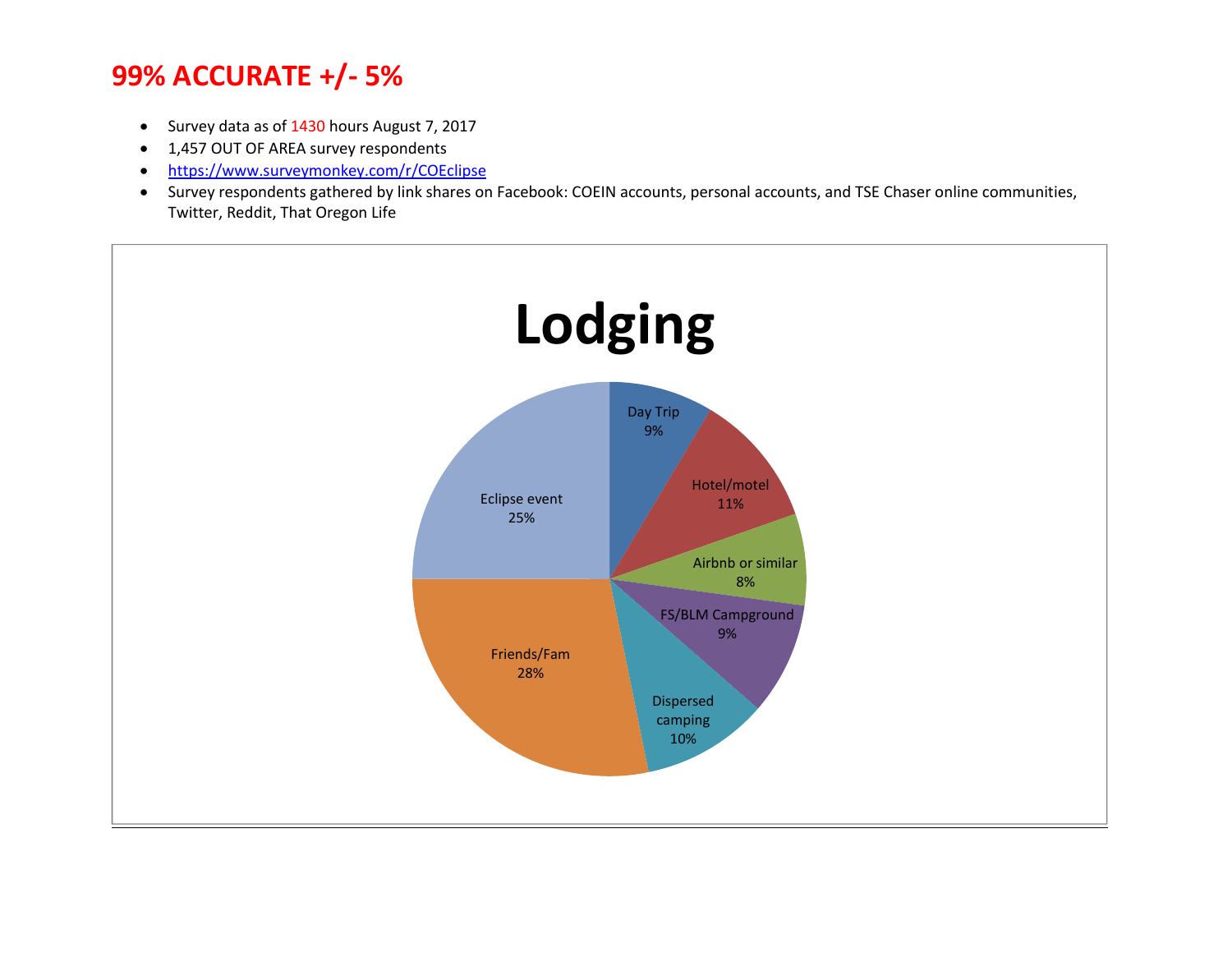- Survey data as of 1430 hours August 7, 2017
- 1,457 OUT OF AREA survey respondents
- https://www.surveymonkey.com/r/COEclipse
- Survey respondents gathered by link shares on Facebook: COEIN accounts, personal accounts, and TSE Chaser online communities, Twitter, Reddit, That Oregon Life